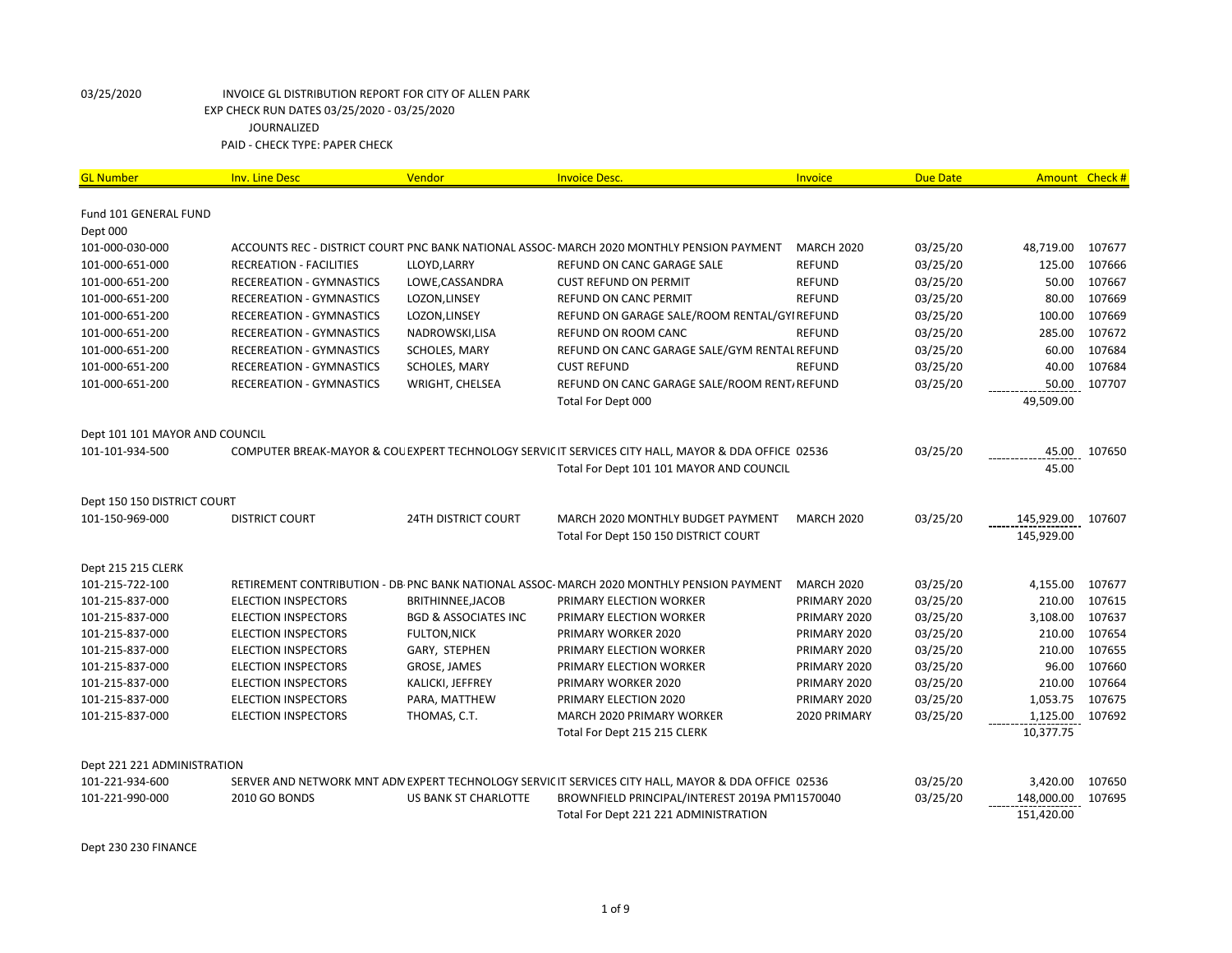| <b>GL Number</b>               | <b>Inv. Line Desc</b>                          | Vendor                                              | <b>Invoice Desc.</b>                                                                                   | Invoice           | <b>Due Date</b> | Amount Check # |        |
|--------------------------------|------------------------------------------------|-----------------------------------------------------|--------------------------------------------------------------------------------------------------------|-------------------|-----------------|----------------|--------|
| 101-230-934-500                | COMPUTER EQUIPMENT FINANCE CDW GOVERNMENT, LLC |                                                     | <b>COMPUTER SUPPLIES FOR MARK</b>                                                                      | XGJ3041           | 03/25/20        | 1,502.93       | 107618 |
| 101-230-934-500                | COMPUTER EQUIPMENT FINANCE CDW GOVERNMENT, LLC |                                                     | <b>COMPUTER SOFTWARE FOR MARK K</b>                                                                    | XFM1258           | 03/25/20        | 570.45         | 107618 |
|                                |                                                |                                                     | Total For Dept 230 230 FINANCE                                                                         |                   |                 | 2,073.38       |        |
| Dept 263 263 CITY HALL         |                                                |                                                     |                                                                                                        |                   |                 |                |        |
| 101-263-920-000                | UTILITIES - 15915 SOUTHFIELD- BC CONSTELLATION |                                                     | FEB 2020 GAS SERVICES BG-302830                                                                        | 2846084           | 03/25/20        | 781.86         | 107628 |
| 101-263-920-000                | UTILITIES- 6601 ALLEN RD - BG-30 CONSTELLATION |                                                     | FEB 2020 GAS SERVICES BG-307011                                                                        | 2846083           | 03/25/20        | 815.48         | 107628 |
| 101-263-920-000                | UTILITIES 6603 ALLEN RD- BG-307(CONSTELLATION  |                                                     | FEB 2020 GAS SERVICES BG-307646                                                                        | 2846080           | 03/25/20        | 0.00           | 107628 |
| 101-263-920-000                | UTILITIES-15915 SOUTHFIELD                     | DTE ENERGY                                          | ELECTRIC SERVICES 2/7/20-3/12/20                                                                       | 03252020          | 03/25/20        | 8,659.03       | 107645 |
| 101-263-931-000                |                                                | BUILDING MAINTENANCE CITY HA CINTAS CORPORATION-300 | RUG SERVICES FOR CITY HALL & POLICE DEPT 34044775778                                                   |                   | 03/25/20        | 136.48         | 107621 |
| 101-263-931-000                |                                                | BUILDING MAINTENANCE CITY HA CINTAS CORPORATION-300 | RUG SERVICES FOR CITY HALL & POLICE 3/16/2 4045354358                                                  |                   | 03/25/20        | 135.93         | 107621 |
| 101-263-931-000                |                                                | BUILDING MAINTENANCE CITY HA CINTAS CORPORATION-300 | RUG SERVICES FOR CITY HALL & POLICE DEPT 34046044254                                                   |                   | 03/25/20        | 135.93         | 107621 |
| 101-263-931-000                | <b>BUILDING MAINTENANCE</b>                    | <b>VETERANS CLEANING</b>                            | FEB 2020 CLEANING SERVICES CITY HALL                                                                   | 20-1002           | 03/25/20        | 1,960.00       | 107701 |
| 101-263-931-000                | <b>BUILDING MAINTENANCE</b>                    | <b>VETERANS CLEANING</b>                            | FEB 2020 CLEANING SERVICES DPW                                                                         | 20-2602           | 03/25/20        | 480.00         | 107701 |
|                                |                                                |                                                     | Total For Dept 263 263 CITY HALL                                                                       |                   |                 | 13,104.71      |        |
| Dept 277 CABLE/IT              |                                                |                                                     |                                                                                                        |                   |                 |                |        |
| 101-277-934-500                |                                                |                                                     | IT SERVICES DEDICATED TUESDAY EXPERT TECHNOLOGY SERVIC DEDICATED TUESDAY IT SERVICES 3/1-3/14/20 02534 |                   | 03/25/20        | 1,280.00       | 107650 |
|                                |                                                |                                                     | Total For Dept 277 CABLE/IT                                                                            |                   |                 | 1,280.00       |        |
|                                |                                                |                                                     |                                                                                                        |                   |                 |                |        |
| Dept 305 305 POLICE DEPARTMENT |                                                |                                                     |                                                                                                        |                   |                 |                |        |
| 101-305-722-100                |                                                |                                                     | RETIREMENT CONTRIBUTION - DB PNC BANK NATIONAL ASSOC-MARCH 2020 MONTHLY PENSION PAYMENT                | <b>MARCH 2020</b> | 03/25/20        | 92,755.00      | 107677 |
| 101-305-729-000                | <b>K-9 SUPPLIES</b>                            | PET SUPPLIES PLUS                                   | <b>K-9 SUPPLIES</b>                                                                                    | 83287             | 03/25/20        | 75.20          | 107676 |
| 101-305-729-000                | K-9 SUPPLIES                                   | PET SUPPLIES PLUS                                   | <b>K-9 SUPPLIES</b>                                                                                    | 83294             | 03/25/20        | 65.86          | 107676 |
| 101-305-761-000                | PRISONER BOARD                                 | WAYNE COUNTY - ACCTS. REI 01/20 PRIS HOUSING        |                                                                                                        | 302456            | 03/25/20        | 1,855.00       | 107704 |
| 101-305-805-000                | <b>VEHICLE TOWING</b>                          | <b>CITY TOWING</b>                                  | 57 VEH TOWED, 11 PERSONAL PROP 3/1/20-3/03/01-03/15/20                                                 |                   | 03/25/20        | 10,015.00      | 107624 |
| 101-305-853-000                | <b>TELEPHONE</b>                               |                                                     | AMERICAN MESSAGING LLC CHAPLAIN PAGER 3/15-4/14/20                                                     | Z1319539UC        | 03/25/20        | 16.33          | 107609 |
| 101-305-853-000                | <b>TELEPHONE</b>                               | <b>VERIZON WIRELESS</b>                             | POLICE PHONE SERVICES 2/11-3/10/20                                                                     | 9850261580        | 03/25/20        | 724.19         | 107699 |
| 101-305-931-000                | <b>BUILDING MAINTENANCE</b>                    |                                                     | <b>QUINT PLUMBING HEATING I PLUMBING SERIVICES POLICE DEPT</b>                                         | 64088             | 03/25/20        | 600.00         | 107679 |
| 101-305-931-000                | <b>BUILDING MAINTENANCE</b>                    |                                                     | <b>QUINT PLUMBING HEATING I PLUMBING SERVICES POLICE DEPT</b>                                          | 64146             | 03/25/20        | 250.00         | 107679 |
| 101-305-934-500                | <b>COMPUTER BREAK-FIX</b>                      |                                                     | EXPERT TECHNOLOGY SERVIC COMPUTER SERVICES POLICE DEPT                                                 | 02538             | 03/25/20        | 765.00         | 107650 |
| 101-305-939-000                | <b>VEHICLE MAINTENANCE</b>                     | <b>BARGAIN TIRE CO</b>                              | <b>PARTS</b>                                                                                           | 1392              | 03/25/20        | 1,421.10       | 107613 |
| 101-305-939-000                | <b>VEHICLE MAINTENANCE</b>                     |                                                     | BELLE TIRE DISTRIBUTORS IN(SERVICES ON 2017 FORD POLICE VEHICLE                                        | 34781344          | 03/25/20        | 75.00          | 107614 |
| 101-305-939-000                | <b>VEHICLE MAINTENANCE</b>                     | <b>CLASSIC AUTO WASH INC.</b>                       | FEB 2020 CAR SERVICES                                                                                  | 1918              | 03/25/20        | 343.20         | 107626 |
| 101-305-939-000                | <b>VEHICLE MAINTENANCE</b>                     | <b>GLENDALE AUTO VALUE</b>                          | PARTS FOR 2017 FORD EXPLORER                                                                           | 359-185935        | 03/25/20        | 173.69         | 107656 |
| 101-305-939-000                | <b>VEHICLE MAINTENANCE</b>                     | <b>GLENDALE AUTO VALUE</b>                          | PARTS FOR 2015 FORD EXPLORER                                                                           | 359-186126        | 03/25/20        | 292.26         | 107656 |
| 101-305-939-000                | <b>VEHICLE MAINTENANCE</b>                     | <b>GLENDALE AUTO VALUE</b>                          | PARTS FOR 2017 FORD POLICE VEHICLE                                                                     | 359-186320        | 03/25/20        | 371.74         | 107656 |
| 101-305-939-000                | <b>VEHICLE MAINTENANCE</b>                     | INTERSTATE BATTERY OF SE I PARTS                    |                                                                                                        | 60005764          | 03/25/20        | 383.85         | 107662 |
| 101-305-939-000                | <b>VEHICLE MAINTENANCE</b>                     | <b>VILLAGE FORD</b>                                 | <b>PARTS</b>                                                                                           | 440927            | 03/25/20        | 6.52           | 107702 |
| 101-305-939-000                | <b>VEHICLE MAINTENANCE</b>                     | <b>VILLAGE FORD</b>                                 | <b>PARTS</b>                                                                                           | 442136            | 03/25/20        | 250.84         | 107702 |
| 101-305-939-000                | <b>VEHICLE MAINTENANCE</b>                     | <b>VILLAGE FORD</b>                                 | <b>PARTS</b>                                                                                           | 442089            | 03/25/20        | 530.44         | 107702 |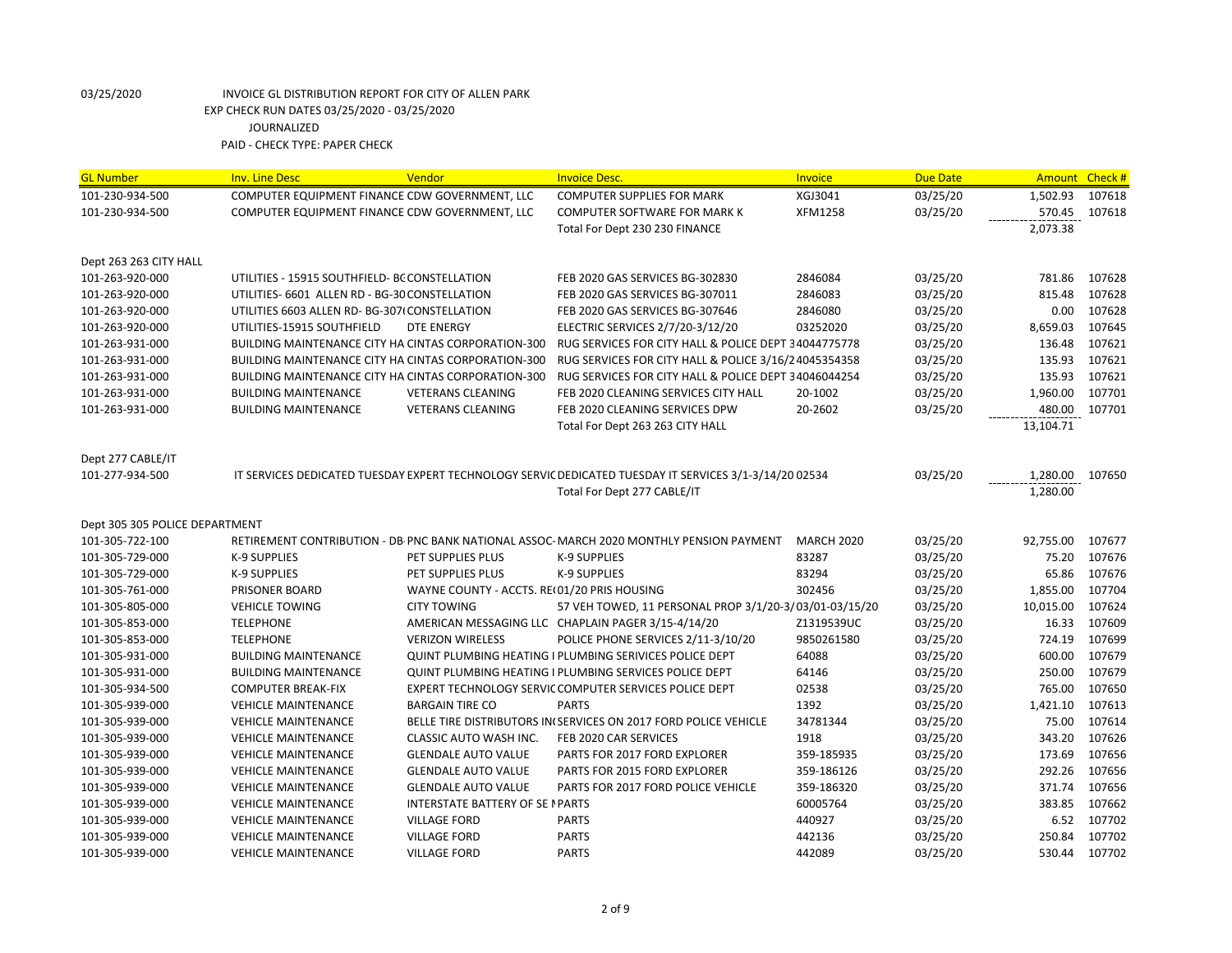| <b>GL Number</b>                          | <b>Inv. Line Desc</b>                          | Vendor                                   | <b>Invoice Desc.</b>                                                                    | <b>Invoice</b>    | <b>Due Date</b> | Amount Check # |              |
|-------------------------------------------|------------------------------------------------|------------------------------------------|-----------------------------------------------------------------------------------------|-------------------|-----------------|----------------|--------------|
| 101-305-960-000                           | <b>EDUCATION &amp; TRAINING</b>                | FRANCO, CHRISTOPHER                      | REIMBURSEMENT ON TRAINING EXPENSES                                                      | REIMBURSEMENT     | 03/25/20        | 32.82          | 107652       |
|                                           |                                                |                                          | Total For Dept 305 305 POLICE DEPARTMENT                                                |                   |                 | 111,003.04     |              |
| Dept 340 340 FIRE DEPARTMENT              |                                                |                                          |                                                                                         |                   |                 |                |              |
| 101-340-722-100                           |                                                |                                          | RETIREMENT CONTRIBUTION - DB PNC BANK NATIONAL ASSOC-MARCH 2020 MONTHLY PENSION PAYMENT | <b>MARCH 2020</b> | 03/25/20        | 61,837.00      | 107677       |
| 101-340-757-000                           | <b>OPERATING SUPPLIES</b>                      |                                          | NETWORK SERVICES COMPAI OPERATING SUPPLIES FOR FIRE DEPT                                | 6644784-00        | 03/25/20        | 533.88         | 107673       |
| 101-340-757-500                           | <b>RESCUE SUPPLIES</b>                         | <b>DBS PRINT &amp; MARKETING</b>         | <b>RESCUE SUPPLIES</b>                                                                  | 2-238119          | 03/25/20        | 1,720.00       | 107634       |
| 101-340-853-000                           | TELEPHONE-FIRE CHIEF FAX & BA( AT & T          |                                          | FIRE TELEPHONE FAX & BACKUP LINE 2/11-3/1 313928637703 FEB                              |                   | 03/25/20        | 266.23         | 107611       |
| 101-340-853-000                           | <b>TELEPHONE</b>                               | <b>VERIZON WIRELESS</b>                  | FIRE SERVICES 2/11/20-3/10/20                                                           | 9850171050        | 03/25/20        | 296.02         | 107700       |
| 101-340-920-000                           | UTILITIES- 6730 ROOSEVELT- BG-2 CONSTELLATION  |                                          | FEB 2020 GAS SERVICES BG-212667                                                         | 2846072           | 03/25/20        | 570.86         | 107628       |
| 101-340-920-000                           | UTILITIES- 6730 ROOSEVELT - BG-2 CONSTELLATION |                                          | FEB 2020 GAS SERVICES BG-218249                                                         | 2846073           | 03/25/20        | 1,991.45       | 107628       |
| 101-340-920-000                           | UTILITIES- 6730 ROOSEVELT                      | <b>DTE ENERGY</b>                        | ELECTRIC SERVICES 2/7/20-3/12/20                                                        | 03252020          | 03/25/20        | 1,784.02       | 107645       |
| 101-340-920-000                           | UTILITIES FIRE                                 | <b>DTE ENERGY</b>                        | GAS SERVICES APT R 16850 SOUTHFIELD 2/1-3,03252020                                      |                   | 03/25/20        | 381.04         | 107648       |
| 101-340-931-000                           | <b>BUILDING MAINTENANCE</b>                    | <b>ROSE PEST SOLUTIONS</b>               | <b>BLDG MNT FIRE DEPT</b>                                                               | 10580206          | 03/25/20        | 52.00          | 107682       |
| 101-340-934-500                           | <b>COMPUTER BREAK-FIX</b>                      |                                          | EXPERT TECHNOLOGY SERVIC COMPUTER SERVICES FOR FIRE DEPT                                | 02537             | 03/25/20        | 45.00          | 107650       |
| 101-340-939-000                           | <b>VEHICLE MAINTENANCE</b>                     | <b>GLENDALE AUTO VALUE</b>               | PARTS FOR 2007 FORD EXPLORER                                                            | 359-186147        | 03/25/20        | 161.79         | 107656       |
| 101-340-939-000                           | <b>VEHICLE MAINTENANCE</b>                     | <b>GLENDALE AUTO VALUE</b>               | <b>PARTS RETURN</b>                                                                     | CM359-186528      | 03/25/20        | (161.79)       | 107656       |
|                                           |                                                |                                          | Total For Dept 340 340 FIRE DEPARTMENT                                                  |                   |                 | 69,477.50      |              |
| Dept 445 445 DEPARTMENT OF PUBLIC SERVICE |                                                |                                          |                                                                                         |                   |                 |                |              |
| 101-445-722-100                           |                                                |                                          | RETIREMENT CONTRIBUTION - DB PNC BANK NATIONAL ASSOC-MARCH 2020 MONTHLY PENSION PAYMENT | <b>MARCH 2020</b> | 03/25/20        | 21,038.00      | 107677       |
| 101-445-751-000                           | <b>GASOLINE</b>                                | <b>CORRIGAN OIL CO</b>                   | <b>SUPPLIES</b>                                                                         | 6993551-IN        | 03/25/20        | 5,863.67       | 107631       |
| 101-445-757-000                           | <b>OPERATING SUPPLIES</b>                      | CORE & MAIN LP                           | <b>PARTS</b>                                                                            | L922501           | 03/25/20        | 593.89         | 107708       |
| 101-445-768-000                           | <b>UNIFORMS</b>                                | CINTAS CORP. #0721                       | FEB 2020 GARAGE UNIFORM SERVICES                                                        | 4043316240        | 03/25/20        | 62.77          | 107622       |
| 101-445-768-000                           | <b>UNIFORMS</b>                                | CINTAS CORP. #0721                       | FEB 2020 GARAGE UNIFORM SERVICES                                                        | 4041883889        | 03/25/20        | 62.77          | 107622       |
| 101-445-768-000                           | <b>UNIFORMS</b>                                | CINTAS CORP. #0721                       | FEB 2020 GARAGE UNIFORM SERVICES                                                        | 4042514070        | 03/25/20        | 50.77          | 107622       |
| 101-445-768-000                           | <b>UNIFORMS</b>                                | CINTAS CORP. #0721                       | FEB 2020 GARAGE UNIFORM SERVICES                                                        | 4043808054        | 03/25/20        | 50.77          | 107622       |
| 101-445-768-000                           | <b>UNIFORMS</b>                                | CINTAS CORP. #0721                       | FEB 2020 UNIFORM SERVICES DPS                                                           | 4041883890        | 03/25/20        | 65.14          | 107622       |
| 101-445-768-000                           | <b>UNIFORMS</b>                                | CINTAS CORP. #0721                       | FEB 2020 UNIFORM SERVICES DPS                                                           | 4042514049        | 03/25/20        | 65.14          | 107622       |
| 101-445-768-000                           | <b>UNIFORMS</b>                                | CINTAS CORP. #0721                       | FEB 2020 UNIFORM SERVICES DPS                                                           | 4043316254        | 03/25/20        | 65.14          | 107622       |
| 101-445-768-000                           | <b>UNIFORMS</b>                                | CINTAS CORP. #0721                       | FEB 2020 UNIFORM SERVICES DPS                                                           | 4043808028        | 03/25/20        | 65.14          | 107622       |
| 101-445-920-000                           | UTILITIES 10777 PELHAM                         | DTE ENERGY                               | ELECTRIC SERVICES 2/7/20-3/12/20                                                        | 03252020          | 03/25/20        | 664.83         | 107645       |
| 101-445-926-000                           | UTILITES 16430 ECORSE                          | DTE ENERGY                               | ELECTRIC SERVICES 2/7/20-3/12/20                                                        | 03252020          | 03/25/20        | 133.90         | 107645       |
| 101-445-926-000                           | STREET LIGHTING TRAFFIC SIGNAL DTE ENERGY      |                                          | STREETLIGHTS 2/06/20-3/11/20                                                            | 03252020          | 03/25/20        | 27,787.36      | 107647       |
| 101-445-939-000                           | <b>VEHICLE MAINTENANCE</b>                     | <b>GLENDALE AUTO VALUE</b>               | <b>PARTS</b>                                                                            | 359-186527        | 03/25/20        | 7.04           | 107656       |
| 101-445-939-000                           | <b>VEHICLE MAINTENANCE</b>                     | INTERSTATE BATTERY OF SE I PARTS         |                                                                                         | 60005764          | 03/25/20        | 251.90         | 107662       |
| 101-445-939-000                           | <b>VEHICLE MAINTENANCE</b>                     | MICHIGAN BUSINESS & AUCT SHIPPING PARCEL |                                                                                         | 101312            | 03/25/20        | 12.50          | 107678       |
| 101-445-939-000                           | <b>VEHICLE MAINTENANCE</b>                     | SCHULTZ EQUIPMENT LLC SUPPLIES           |                                                                                         | 0105709-IN        | 03/25/20        | 3,957.50       | 107683       |
| 101-445-939-000                           | <b>VEHICLE MAINTENANCE</b>                     |                                          | TRUCK & TRAILER SPECIALTIE INSTALL CUSTOM LIGHTING & ELEC WARNING HJO001496             |                   | 03/25/20        | 3,057.60       | 107693       |
| 101-445-939-000                           | <b>VEHICLE MAINTENANCE</b>                     | <b>VERMEER OF MICHIGAN</b>               | <b>PARTS</b>                                                                            | P78981            | 03/25/20        | 131.95         | 107696       |
| 101-445-962-000                           | MISCELLANEOUS                                  | COMPREHENSIVE TESTING SCCONC BAT TEST    |                                                                                         | 2746              | 03/25/20        |                | 65.00 107627 |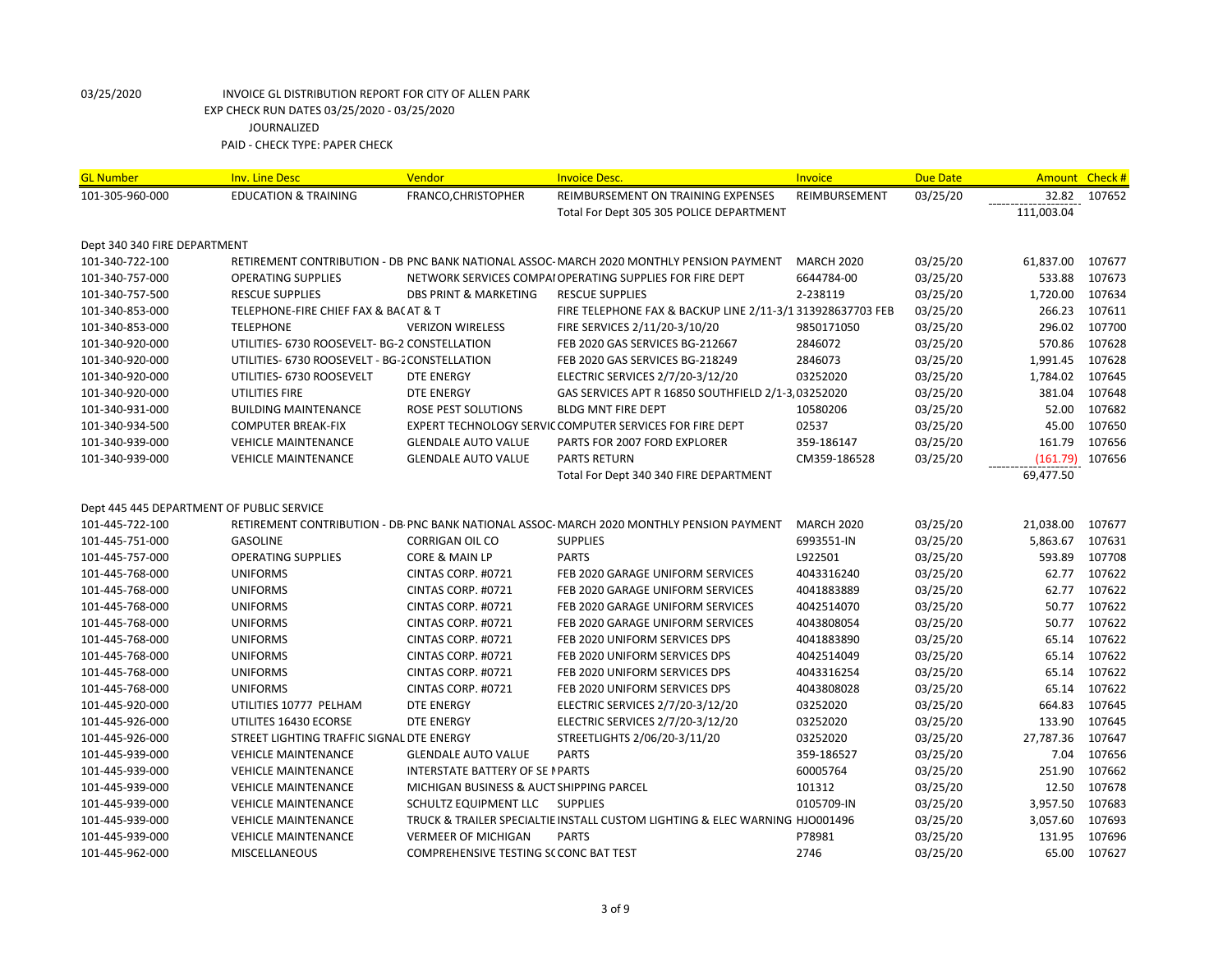| <b>GL Number</b>                       | Inv. Line Desc                                                                 | Vendor                    | <b>Invoice Desc.</b>                                                                    | Invoice           | <b>Due Date</b> |            | Amount Check # |
|----------------------------------------|--------------------------------------------------------------------------------|---------------------------|-----------------------------------------------------------------------------------------|-------------------|-----------------|------------|----------------|
|                                        |                                                                                |                           | Total For Dept 445 445 DEPARTMENT OF PUBLIC SERVICE                                     |                   |                 | 64,052.78  |                |
|                                        |                                                                                |                           |                                                                                         |                   |                 |            |                |
| Dept 707 707 PARKS & REC               |                                                                                |                           |                                                                                         |                   |                 |            |                |
| 101-707-760-000                        | <b>SENIOR ACTIVITIES</b>                                                       |                           | DOWNRIVER SENIOR OLYMPI 2020 SENIOR OLYMPICS ENTRY FEE                                  | 2020              | 03/25/20        | 200.00     | 107640         |
| 101-707-920-000                        | UTILITIES- 4320 LAURENCE- BG-21 CONSTELLATION                                  |                           | FEB 2020 GAS SERVICES BG-218159                                                         | 2946062           | 03/25/20        | 101.05     | 107628         |
| 101-707-920-000                        | UTILITIES-6615 ROOSEVELT- BG-21 CONSTELLATION                                  |                           | FEB 2020 GAS SERVICES BG-218248                                                         | 2846076           | 03/25/20        | 283.61     | 107628         |
| 101-707-920-000                        | UTILITIES 6295 WINONA                                                          | <b>DTE ENERGY</b>         | ELECTRIC SERVICES 2/7/20-3/12/20                                                        | 03252020          | 03/25/20        | 241.88     | 107645         |
| 101-707-939-000                        | <b>VEHICLE MAINTENANCE</b>                                                     | CLASSIC AUTO WASH INC.    | FEB 2020 CAR SERVICES                                                                   | 1918              | 03/25/20        | 3.90       | 107626         |
|                                        |                                                                                |                           | Total For Dept 707 707 PARKS & REC                                                      |                   |                 | 830.44     |                |
| Dept 751 751 COMMUNITY CENTER          |                                                                                |                           |                                                                                         |                   |                 |            |                |
| 101-751-757-000                        | <b>OPERATING SUPPLIES</b>                                                      | <b>CORRIGAN OIL CO</b>    | <b>SUPPLIES COMM CTR</b>                                                                | 0407783-IN        | 03/25/20        | 57.00      | 107631         |
| 101-751-757-000                        | <b>OPERATING SUPPLIES</b>                                                      | <b>GORDON FOOD SERV.</b>  | <b>SUPPLIES FOR PARKS &amp; REC</b>                                                     | 917069036         | 03/25/20        | 204.90     | 107658         |
| 101-751-757-000                        | <b>OPERATING SUPPLIES</b>                                                      | <b>HADDIX ELECTRIC</b>    | INSTALLED TV PLUG AT CIVIC CENTER                                                       | 10000             | 03/25/20        | 190.00     | 107661         |
| 101-751-816-000                        | PROF. SERV. - OTHER                                                            | JERRY COHEN ELITE LAB INC | MARCH 2020 COOLING WATER TREATMENT                                                      | 7949              | 03/25/20        | 200.00     | 107663         |
| 101-751-920-000                        | UTILITIES-15800 WHITE STREET- ECONSTELLATION                                   |                           | FEB 2020 GAS SERVICES BG-212668                                                         | 2846079           | 03/25/20        | 5,427.80   | 107628         |
| 101-751-920-000                        | UTILITIES COMM CENTER                                                          | <b>DTE ENERGY</b>         | STREETLIGHTS 2/06/20-3/11/20                                                            | 03252020          | 03/25/20        | 11,190.91  | 107647         |
| 101-751-931-000                        | <b>BUILDING MAINTENANCE</b>                                                    |                           | NETWORK SERVICES COMPAISUPPLIES FOR PARKS & REC                                         | 6644562-01        | 03/25/20        | 113.00     | 107673         |
| 101-751-931-000                        | <b>BUILDING MAINTENANCE</b>                                                    |                           | NETWORK SERVICES COMPAISUPPLIES FOR PARKS & REC                                         | 6645293-00        | 03/25/20        | 322.54     | 107673         |
| 101-751-931-000                        | <b>BUILDING MAINTENANCE</b>                                                    |                           | NETWORK SERVICES COMPAISUPPLIES FOR PARKS & REC                                         | 6644562-00        | 03/25/20        | 122.62     | 107673         |
| 101-751-931-000                        | <b>BUILDING MAINTENANCE</b>                                                    | <b>ORKIN</b>              | SERVICES COMM CTR                                                                       | 195001856         | 03/25/20        | 80.03      | 107674         |
|                                        |                                                                                |                           | Total For Dept 751 751 COMMUNITY CENTER                                                 |                   |                 | 17,908.80  |                |
| Dept 803 HISTORICAL                    |                                                                                |                           |                                                                                         |                   |                 |            |                |
| 101-803-920-000                        | UTILITIES-15504 ENGLEWOOD- BCCONSTELLATION                                     |                           | FEB 2020 GAS SERVICES BG-218253                                                         | 2846066           | 03/25/20        | 102.38     | 107628         |
| 101-803-920-000                        | UTILITIES HISTORICAL                                                           | <b>DTE ENERGY</b>         | ELECTRIC SERVICES 2/7/20-3/12/20                                                        | 03252020          | 03/25/20        | 56.85      | 107645         |
|                                        |                                                                                |                           | Total For Dept 803 HISTORICAL                                                           |                   |                 | 159.23     |                |
| Dept 864 864 RETIREE/ACTIVE HEALTHCARE |                                                                                |                           |                                                                                         |                   |                 |            |                |
| 101-864-722-100                        |                                                                                |                           | RETIREMENT CONTRIBUTION - GF PNC BANK NATIONAL ASSOC-MARCH 2020 MONTHLY PENSION PAYMENT | <b>MARCH 2020</b> | 03/25/20        | 9,318.00   | 107677         |
|                                        |                                                                                |                           | Total For Dept 864 864 RETIREE/ACTIVE HEALTHCARE                                        |                   |                 | 9,318.00   |                |
|                                        |                                                                                |                           | Total For Fund 101 GENERAL FUND                                                         |                   |                 | 646,488.63 |                |
|                                        |                                                                                |                           |                                                                                         |                   |                 |            |                |
| Fund 202 MAJOR STREET FUND             |                                                                                |                           |                                                                                         |                   |                 |            |                |
| Dept 475 475 TRAFFIC SERVICES          |                                                                                |                           |                                                                                         |                   |                 |            |                |
| 202-475-703-050                        | INTERFUND LABOR/EQUIP - TRAFF WAYNE COUNTY - ACCTS. REITRAFFIC SIGNAL MNT 1/20 |                           |                                                                                         | 302177            | 03/25/20        | 977.51     | 107703         |
| 202-475-703-050                        | INTERFUND LABOR/EQUIP - TRAFF WAYNE COUNTY - ACCTS. REITRAFFIC SIGNAL MNT 2/20 |                           |                                                                                         | 302419            | 03/25/20        | 1,226.46   | 107705         |
|                                        |                                                                                |                           | Total For Dept 475 475 TRAFFIC SERVICES                                                 |                   |                 | 2,203.97   |                |

Dept 478 WINTER MAINTENANCE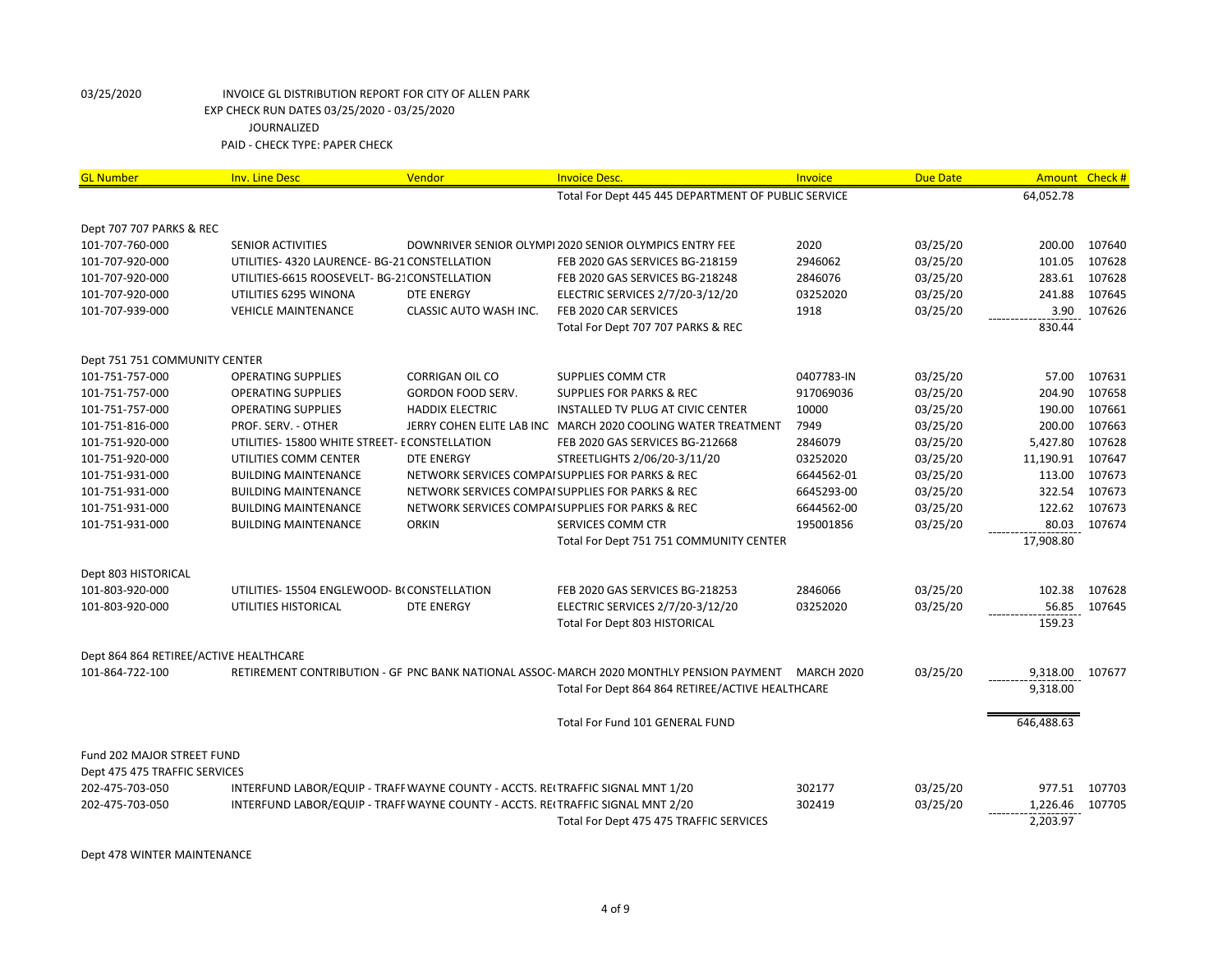| <b>GL Number</b>                   | <b>Inv. Line Desc</b>                          | Vendor                                    | <b>Invoice Desc.</b>                                            | Invoice          | <b>Due Date</b>      | Amount Check #       |                  |
|------------------------------------|------------------------------------------------|-------------------------------------------|-----------------------------------------------------------------|------------------|----------------------|----------------------|------------------|
| 202-478-757-000                    | <b>OPERATING SUPPLIES</b>                      | DETROIT SALT COMPANY                      | <b>SUPPLIES</b>                                                 | S120-06561       | 03/25/20             | 1,452.00             | 107635           |
| 202-478-757-000                    | <b>OPERATING SUPPLIES</b>                      | DETROIT SALT COMPANY                      | <b>SUPPLIES</b>                                                 | S120-06498       | 03/25/20             | 1,475.38             | 107635           |
| 202-478-757-000                    | <b>OPERATING SUPPLIES</b>                      | DETROIT SALT COMPANY                      | <b>SUPPLIES</b>                                                 | S120-06361       | 03/25/20             | 2,927.10             | 107635           |
| 202-478-757-000                    | <b>OPERATING SUPPLIES</b>                      | DETROIT SALT COMPANY                      | <b>SUPPLIES</b>                                                 | S120-06432       | 03/25/20             | 1,471.25             | 107635           |
| 202-478-757-000                    | <b>OPERATING SUPPLIES</b>                      | DETROIT SALT COMPANY                      | <b>SUPPLIES</b>                                                 | S120-06617       | 03/25/20             | 737.83               | 107635           |
|                                    |                                                |                                           | Total For Dept 478 WINTER MAINTENANCE                           |                  |                      | 8,063.56             |                  |
| Dept 479 PRESERVATION - STREETS    |                                                |                                           |                                                                 |                  |                      |                      |                  |
| 202-479-757-000                    | <b>OPERATING SUPPLIES</b>                      | AJAX MATERIALS CORP.                      | UPM COLD MIX SUPPLIES                                           | 246714           | 03/25/20             | 899.30               | 107608           |
| 202-479-820-000                    | ENGINEERING                                    | <b>C.E. RAINES COMPANY</b>                | JOB-135 SURVEY 2020 SEALCOATING & CRACK 16692                   |                  | 03/25/20             | 3,307.59             | 107619           |
|                                    |                                                |                                           | Total For Dept 479 PRESERVATION - STREETS                       |                  |                      | 4,206.89             |                  |
|                                    |                                                |                                           | Total For Fund 202 MAJOR STREET FUND                            |                  |                      | 14,474.42            |                  |
| Fund 203 LOCAL STREET FUND         |                                                |                                           |                                                                 |                  |                      |                      |                  |
| Dept 478 WINTER MAINTENANCE        |                                                |                                           |                                                                 |                  |                      |                      |                  |
| 203-478-757-000                    | <b>OPERATING SUPPLIES</b>                      | <b>DETROIT SALT COMPANY</b>               | <b>SUPPLIES</b>                                                 | S120-06561       | 03/25/20             | 1,452.00             | 107635           |
| 203-478-757-000                    | <b>OPERATING SUPPLIES</b>                      | DETROIT SALT COMPANY                      | <b>SUPPLIES</b>                                                 | S120-06498       | 03/25/20             | 1,475.37             | 107635           |
| 203-478-757-000                    | <b>OPERATING SUPPLIES</b>                      | <b>DETROIT SALT COMPANY</b>               | <b>SUPPLIES</b>                                                 | S120-06361       | 03/25/20             | 2,927.10             | 107635           |
| 203-478-757-000                    | <b>OPERATING SUPPLIES</b>                      | DETROIT SALT COMPANY                      | <b>SUPPLIES</b>                                                 | S120-06432       | 03/25/20             | 1,471.25             | 107635           |
| 203-478-757-000                    | <b>OPERATING SUPPLIES</b>                      | DETROIT SALT COMPANY                      | <b>SUPPLIES</b>                                                 | S120-06617       | 03/25/20             | 737.82               | 107635           |
|                                    |                                                |                                           | Total For Dept 478 WINTER MAINTENANCE                           |                  |                      | 8,063.54             |                  |
| Dept 479 PRESERVATION - STREETS    |                                                |                                           |                                                                 |                  |                      |                      |                  |
| 203-479-757-000                    | <b>OPERATING SUPPLIES</b>                      | AJAX MATERIALS CORP.                      | UPM COLD MIX SUPPLIES                                           | 246714           | 03/25/20             | 899.30               | 107608           |
| 203-479-801-220                    | PROF'L SERVICES - TREES                        | T-N-T TREE SERVICE INC                    | REMOVAL OF TREE & CLEANUP ON MEYER ST 600244                    |                  | 03/25/20             | 1,500.00             | 107689           |
|                                    |                                                |                                           | Total For Dept 479 PRESERVATION - STREETS                       |                  |                      | 2,399.30             |                  |
|                                    |                                                |                                           | Total For Fund 203 LOCAL STREET FUND                            |                  |                      | 10,462.84            |                  |
| Fund 226 RUBBISH FUND              |                                                |                                           |                                                                 |                  |                      |                      |                  |
| Dept 450 450 RUBBISH               |                                                |                                           |                                                                 |                  |                      |                      |                  |
| 226-450-817-000<br>226-450-900-000 | <b>WASTE DISPOSAL</b><br>PRINTING & PUBLISHING | TAYLOR, CITY OF<br><b>FAST FLYERS INC</b> | DEC 2019 COMPOST BILLINGS<br>2020 RECYCLING CALENDAR DIST IN AP | 0012709<br>14330 | 03/25/20<br>03/25/20 | 3,856.13<br>1,620.00 | 107690<br>107651 |
|                                    |                                                |                                           | Total For Dept 450 450 RUBBISH                                  |                  |                      | 5,476.13             |                  |
|                                    |                                                |                                           |                                                                 |                  |                      |                      |                  |
|                                    |                                                |                                           | Total For Fund 226 RUBBISH FUND                                 |                  |                      | 5,476.13             |                  |
|                                    | Fund 243 BROWNFIELD REDEVELOPMENT AUTHORITY    |                                           |                                                                 |                  |                      |                      |                  |
| Dept 000                           |                                                |                                           |                                                                 |                  |                      |                      |                  |
| 243-000-991-000                    | <b>BOND PRINCIPAL</b>                          | US BANK ST CHARLOTTE                      | BROWNFIELD PRINCIPAL/INTEREST 2019A PM11570040                  |                  | 03/25/20             | 580,000.00           | 107606           |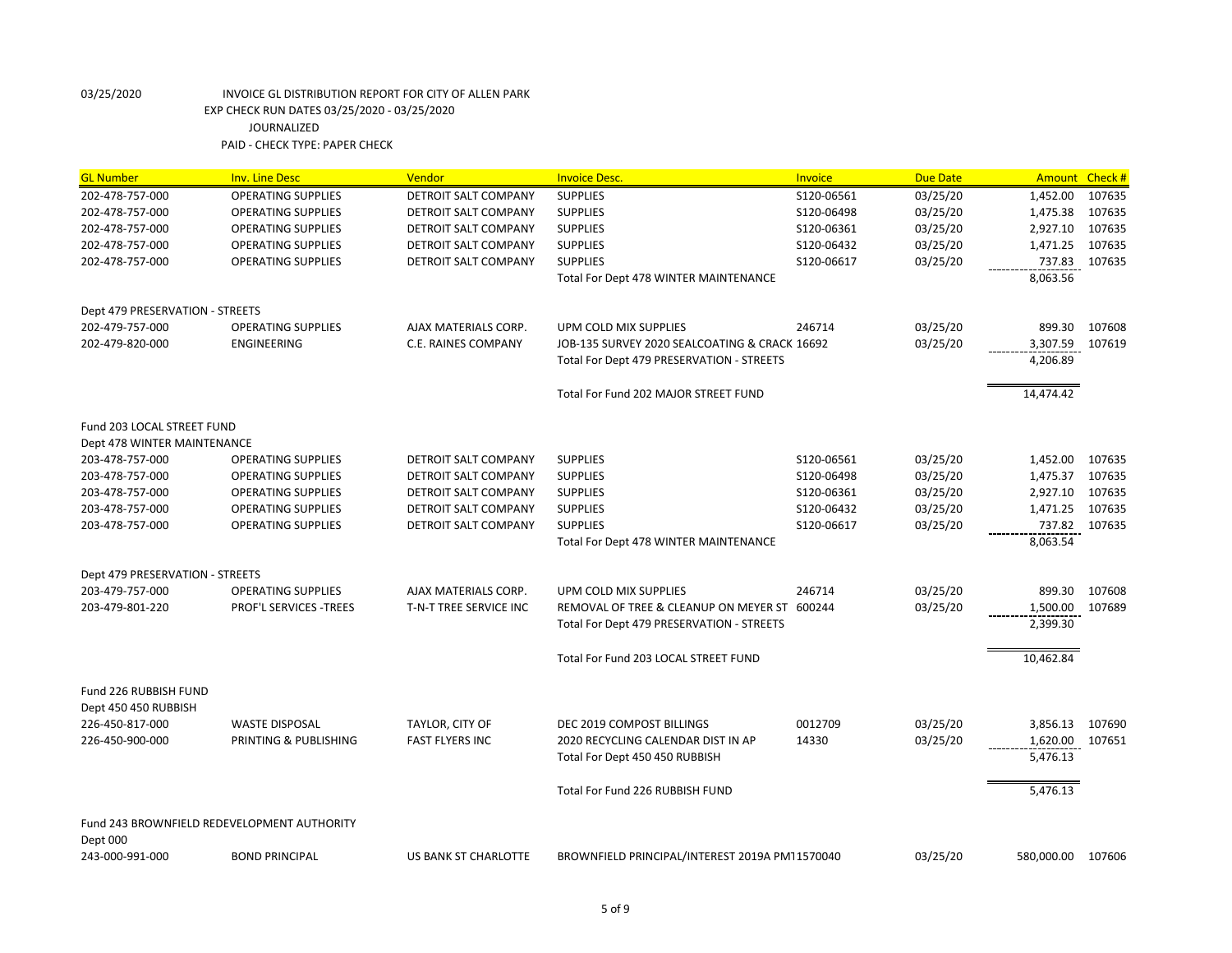| <b>GL Number</b>                 | <b>Inv. Line Desc</b>                         | Vendor                                     | <b>Invoice Desc.</b>                                                                      | Invoice           | <b>Due Date</b> | Amount Check #           |        |
|----------------------------------|-----------------------------------------------|--------------------------------------------|-------------------------------------------------------------------------------------------|-------------------|-----------------|--------------------------|--------|
| 243-000-995-000                  | <b>BOND INTEREST</b>                          | <b>US BANK ST CHARLOTTE</b>                | BROWNFIELD PRINCIPAL/INTEREST 2019A PM11570040<br>Total For Dept 000                      |                   | 03/25/20        | 179,975.00<br>759,975.00 | 107606 |
|                                  |                                               |                                            | Total For Fund 243 BROWNFIELD REDEVELOPMENT AUTHORITY                                     |                   |                 | 759,975.00               |        |
| Fund 249 BUILDING FUND           |                                               |                                            |                                                                                           |                   |                 |                          |        |
| Dept 371 371 BUILDING DEPARTMENT |                                               |                                            |                                                                                           |                   |                 |                          |        |
| 249-371-722-100                  |                                               |                                            | RETIREMENT CONTRIBUTION- DB   PNC BANK NATIONAL ASSOC- MARCH 2020 MONTHLY PENSION PAYMENT | <b>MARCH 2020</b> | 03/25/20        | 5,208.00                 | 107677 |
| 249-371-853-000                  | <b>TELEPHONE</b>                              | <b>VERIZON WIRELESS</b>                    | SERVICES FOR ORDINANCE TABLETS 2/11-3/10 9850220440                                       |                   | 03/25/20        | 108.12                   | 107698 |
| 249-371-985-000                  | <b>CAPITAL OUTLAY</b>                         | <b>BS&amp;A SOFTWARE</b>                   | IMPLEMENTATION & PROJ MNT BLDG DEPT<br>Total For Dept 371 371 BUILDING DEPARTMENT         | 128073            | 03/25/20        | 1,000.00<br>6,316.12     | 107616 |
|                                  |                                               |                                            | Total For Fund 249 BUILDING FUND                                                          |                   |                 | 6,316.12                 |        |
| Fund 250 DDA OPERATING           |                                               |                                            |                                                                                           |                   |                 |                          |        |
| Dept 000                         |                                               |                                            |                                                                                           |                   |                 |                          |        |
| 250-000-920-000                  | <b>UTILITIES</b>                              | <b>DTE ENERGY</b>                          | SERVICES FOR 5951 N ALLEN RD 2/1-3/2/20                                                   | 910007536998 FEB  | 03/25/20        | 236.33                   | 107641 |
| 250-000-920-000                  | <b>UTILITIES</b>                              | <b>DTE ENERGY</b>                          | SERVICES FOR 6543 ALLEN RD 2/1-3/3/20                                                     | 940021109236 FEB  | 03/25/20        | 136.96                   | 107642 |
| 250-000-920-000                  | <b>UTILITIES</b>                              | <b>DTE ENERGY</b>                          | PARKING LOT SERVICES 5301 ALLEN 2/3-3/4/2 910006782213 FEB                                |                   | 03/25/20        | 86.53                    | 107644 |
| 250-000-931-000                  | <b>BUILDING MAINTENANCE</b>                   | <b>HADDIX ELECTRIC</b>                     | MATERIAL & LABOR FOR ST LIGHTING REPAIRS 9945                                             |                   | 03/25/20        | 1,615.00                 | 107661 |
| 250-000-931-000                  | <b>BUILDING MAINTENANCE</b>                   | <b>HADDIX ELECTRIC</b>                     | MATERIAL & LABOR PROCESS MARCH 2020 ST 9979                                               |                   | 03/25/20        | 1,250.00                 | 107661 |
| 250-000-931-000                  | <b>BUILDING MAINTENANCE</b>                   | STOP & LOCK 2                              | SEMI YEAR STORAGE PMT SPACE 3-17                                                          | 3-17/2020#1       | 03/25/20        | 724.68                   | 107688 |
| 250-000-931-000                  | <b>BUILDING MAINTENANCE</b>                   | WISNIEWSKI, ANTONIA                        | FEB 2020 DDA OFFICE CLEANING                                                              | <b>FEB 2020</b>   | 03/25/20        | 120.00                   | 107706 |
| 250-000-932-000                  | <b>DEPRECIATION</b>                           | <b>DTE ENERGY</b>                          | SERVICES FOR 15500 BEATRICE PARKING LOT L 910006331970 FEB                                |                   | 03/25/20        | 268.18                   | 107643 |
| 250-000-960-000                  | MARKETING/PROMOTIONS                          | <b>DIGITAL SOLUTIONS</b>                   | DOMAIN RENEWAL MADEINMICHIGANFESTIV/1378-27866                                            |                   | 03/25/20        | 50.00                    | 107638 |
| 250-000-960-000                  | MARKETING/PROMOTIONS                          | MESSENGER PRINTING SERVI NCR RECIPTS MIM   |                                                                                           | 202000243         | 03/25/20        | 49.50                    | 107670 |
| 250-000-962-000                  | <b>COMPUTER MAINTENANCE DDA</b>               |                                            | EXPERT TECHNOLOGY SERVIC IT SERVICES CITY HALL, MAYOR & DDA OFFICE 02536                  |                   | 03/25/20        | 45.00                    | 107650 |
| 250-000-962-000                  | <b>MISCELLANEOUS</b>                          | ROCKET ENTERPRISE INC                      | <b>PARTS</b>                                                                              | 152550            | 03/25/20        | 1,232.00                 | 107681 |
|                                  |                                               |                                            | Total For Dept 000                                                                        |                   |                 | 5,814.18                 |        |
|                                  |                                               |                                            | Total For Fund 250 DDA OPERATING                                                          |                   |                 | 5,814.18                 |        |
| Fund 271 LIBRARY                 |                                               |                                            |                                                                                           |                   |                 |                          |        |
| Dept 000                         |                                               |                                            |                                                                                           |                   |                 |                          |        |
| 271-000-728-000                  | <b>OFFICE SUPPLIES</b>                        | LOWER HURON SUPPLY CO.                     | <b>SUPPLIES FOR LIBRARY</b>                                                               | 442062            | 03/25/20        | 539.38                   | 107668 |
| 271-000-827-000                  | <b>LIBRARY SERVICES</b>                       | THE LIBRARY NETWORK                        | <b>CIRCUIT COST LIBRARY</b>                                                               | 65802             | 03/25/20        | 1,713.75                 | 107691 |
| 271-000-827-000                  | <b>LIBRARY SERVICES</b>                       | UNIQUE MANAGEMENT SER\ FEB 2020 PLACEMENTS |                                                                                           | 593082            | 03/25/20        | 44.75                    | 107694 |
| 271-000-828-000                  | <b>MATERIALS</b>                              | STEINWAY INC                               | <b>CD'S FOR LIBRARY</b>                                                                   | 39880             | 03/25/20        | 59.96                    | 107610 |
| 271-000-828-000                  | <b>MATERIALS</b>                              | <b>BAKER &amp; TAYLOR</b>                  | <b>MATERIALS FOR LIBRARY</b>                                                              | 2035149779        | 03/25/20        | 31.74                    | 107612 |
| 271-000-828-000                  | <b>MATERIALS</b>                              | <b>BAKER &amp; TAYLOR</b>                  | <b>MATERIALS FOR LIBRARY</b>                                                              | 2035123805        | 03/25/20        | 85.71                    | 107612 |
| 271-000-920-000                  | UTILITIES-8100 ALLEN RD- BG-218 CONSTELLATION |                                            | FEB 2020 GAS SERVICES BG-218250                                                           | 2846069           | 03/25/20        | 542.66                   | 107628 |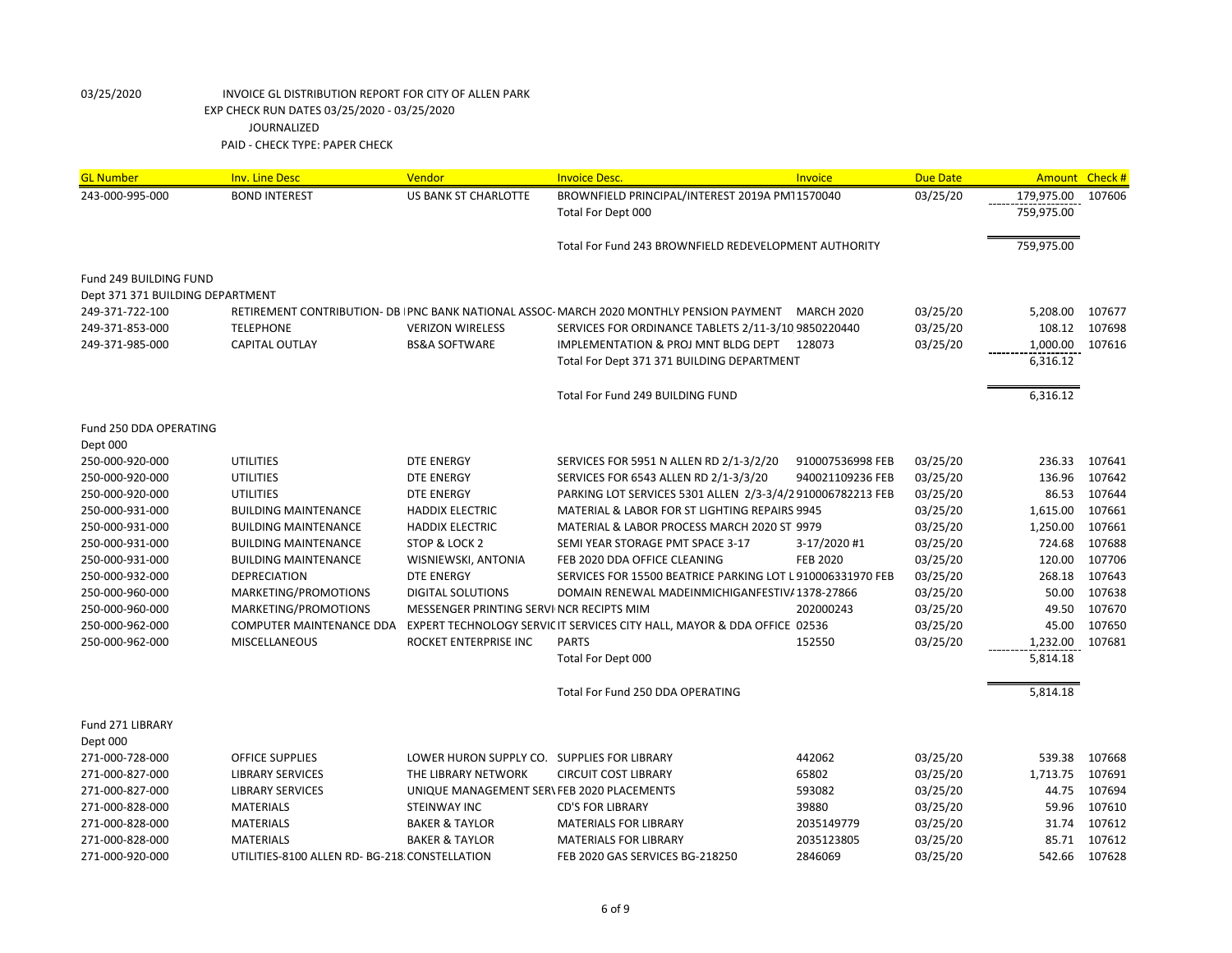| <b>GL Number</b>              | <b>Inv. Line Desc</b>                             | Vendor                             | <b>Invoice Desc.</b>                                                                         | Invoice             | <b>Due Date</b> | Amount Check # |        |
|-------------------------------|---------------------------------------------------|------------------------------------|----------------------------------------------------------------------------------------------|---------------------|-----------------|----------------|--------|
| 271-000-931-000               | <b>BUILDING MAINTENANCE</b>                       |                                    | COVERALL NORTH AMERICA COMM CLEANING SERVICES LIB 3/1/20-3/31/2 1340268965                   |                     | 03/25/20        | 835.00         | 107632 |
|                               |                                                   |                                    | Total For Dept 000                                                                           |                     |                 | 3,852.95       |        |
|                               |                                                   |                                    |                                                                                              |                     |                 |                |        |
|                               |                                                   |                                    | <b>Total For Fund 271 LIBRARY</b>                                                            |                     |                 | 3,852.95       |        |
|                               |                                                   |                                    |                                                                                              |                     |                 |                |        |
| Fund 401 CAPITAL PROJECT FUND |                                                   |                                    |                                                                                              |                     |                 |                |        |
| Dept 000                      |                                                   |                                    |                                                                                              |                     |                 |                |        |
| 401-000-985-003               |                                                   |                                    | CAPITAL OUTLAY - PUBLIC WORKS TRUCK & TRAILER SPECIALTIE.INSTALL REAR HITCH ASSEMBLY VEHICLE | HJO001495           | 03/25/20        | 13,690.60      | 107693 |
| 401-000-987-300               | CONST-DPS/WATER                                   | <b>SIDOCK GROUP INC</b>            | FEB 2020 PROF SERVICES FOR DPW FACILITY                                                      | 319622.A-2          | 03/25/20        | 10,022.20      | 107685 |
|                               |                                                   |                                    | Total For Dept 000                                                                           |                     |                 | 23,712.80      |        |
|                               |                                                   |                                    |                                                                                              |                     |                 |                |        |
|                               |                                                   |                                    | Total For Fund 401 CAPITAL PROJECT FUND                                                      |                     |                 | 23,712.80      |        |
|                               |                                                   |                                    |                                                                                              |                     |                 |                |        |
| Fund 592 WATER & SEWER        |                                                   |                                    |                                                                                              |                     |                 |                |        |
| Dept 600 WATER                |                                                   |                                    |                                                                                              |                     |                 |                |        |
| 592-600-873-000               | <b>MAIN MAINTENANCE</b>                           | D & L GARDEN CENTER, INC. SUPPLIES |                                                                                              | 19880               | 03/25/20        | 56.00          | 107633 |
| 592-600-873-000               | <b>MAIN MAINTENANCE</b>                           | D & L GARDEN CENTER, INC. SUPPLIES |                                                                                              | 19879               | 03/25/20        | 56.00          | 107633 |
| 592-600-873-000               | <b>MAIN MAINTENANCE</b>                           | D & L GARDEN CENTER, INC. SUPPLIES |                                                                                              | 19876               | 03/25/20        | 56.00          | 107633 |
| 592-600-873-000               | <b>MAIN MAINTENANCE</b>                           | FREEPORT SUPPLY CO.                | <b>SUPPLIES</b>                                                                              | 24638               | 03/25/20        | 1,308.19       | 107653 |
| 592-600-873-000               | <b>MAIN MAINTENANCE</b>                           | <b>STATE OF MICHIGAN</b>           | <b>MDEQ LAB SERVICES</b>                                                                     | 761-10505326        | 03/25/20        | 175.00         | 107687 |
|                               |                                                   |                                    | <b>Total For Dept 600 WATER</b>                                                              |                     |                 | 1,651.19       |        |
| Dept 601 601 SEWER            |                                                   |                                    |                                                                                              |                     |                 |                |        |
| 592-601-712-000               | CLOTHING, CLEANING & TECH SKIL CINTAS CORP. #0721 |                                    | FEB 2020 UNIFORM SERVICES WATER DEPT                                                         | 4042514087          | 03/25/20        | 55.95          | 107622 |
| 592-601-712-000               | CLOTHING, CLEANING & TECH SKIL CINTAS CORP. #0721 |                                    | FEB 2020 UNIFORM SERVICES WATER DEPT                                                         | 4043316207          | 03/25/20        | 55.95          | 107622 |
| 592-601-712-000               | CLOTHING, CLEANING & TECH SKIL CINTAS CORP. #0721 |                                    | FEB 2020 UNIFORM SERVICES WATER DEPT                                                         | 4043808064          | 03/25/20        | 55.95          | 107622 |
| 592-601-712-000               | CLOTHING, CLEANING & TECH SKIL CINTAS CORP. #0721 |                                    | FEB 2020 UNIFORM SERVICES WATER DEPT                                                         | 4041883953          | 03/25/20        | 55.95          | 107622 |
| 592-601-907-300               | <b>EXCESS FLOW- WAYNE COUNTY</b>                  | DUWA                               | MARCH 2020 FIXED EXCESS FLOW CHARGES                                                         | 0000300725          | 03/25/20        | 68,579.00      | 107649 |
| 592-601-920-000               | UTILITIES 24060 OUTER DR                          | <b>DTE ENERGY</b>                  | ELECTRIC SERVICES 2/7/20-3/12/20                                                             | 03252020            | 03/25/20        | 4,836.95       | 107645 |
| 592-601-923-000               | PROFESSIONAL SERVICES                             | <b>RITTER GIS INC</b>              | FEB 2020 GIS SERVICES                                                                        | 2020-1283           | 03/25/20        | 2,540.00       | 107680 |
| 592-601-927-100               | DETROIT POLLUTANTS                                |                                    | GREAT LAKES WATER AUTHO JAN 2020 POLLUTANT CHARGES                                           | <b>JANPOLLUTANT</b> | 03/25/20        | 732.75         | 107636 |
| 592-601-930-000               | <b>SEWER MAINTENANCE</b>                          | JACK DOHENY COMPANIES PARTS        |                                                                                              | A31227              | 03/25/20        | 225.00         | 107639 |
| 592-601-939-000               | <b>BOND PRINCIPAL</b>                             | <b>GLENDALE AUTO VALUE</b>         | <b>PARTS</b>                                                                                 | 359-186150          | 03/25/20        | 19.28          | 107656 |
| 592-601-939-000               | <b>BOND PRINCIPAL</b>                             | THE SAFETY COMPANY LLC             | REPAIRS ON BALL VALVE HANDLE TO CHECK OUN201038                                              |                     | 03/25/20        | 1,511.65       | 107671 |
| 592-601-939-000               | <b>BOND PRINCIPAL</b>                             | THE SAFETY COMPANY LLC             | PARTS                                                                                        | IN201152            | 03/25/20        | 97.44          | 107671 |
| 592-601-939-100               | <b>VEHICLE MAINTENANCE</b>                        | <b>CLASSIC AUTO WASH INC.</b>      | FEB 2020 CAR SERVICES                                                                        | 1918                | 03/25/20        | 3.90           | 107626 |
| 592-601-939-100               | <b>VEHICLE MAINTENANCE</b>                        | THE SAFETY COMPANY LLC             | PARTS                                                                                        | IN200988            | 03/25/20        | 274.65         | 107671 |
| 592-601-986-000               | <b>CAPITAL OUTLAY-SEWERS</b>                      | <b>GRANITE INLINER LLC</b>         | <b>ALLEN PARK CIPP</b>                                                                       | 1756340             | 03/25/20        | 166,313.00     | 107659 |
|                               |                                                   |                                    | Total For Dept 601 601 SEWER                                                                 |                     |                 | 245,357.42     |        |

Dept 603 603 BASIN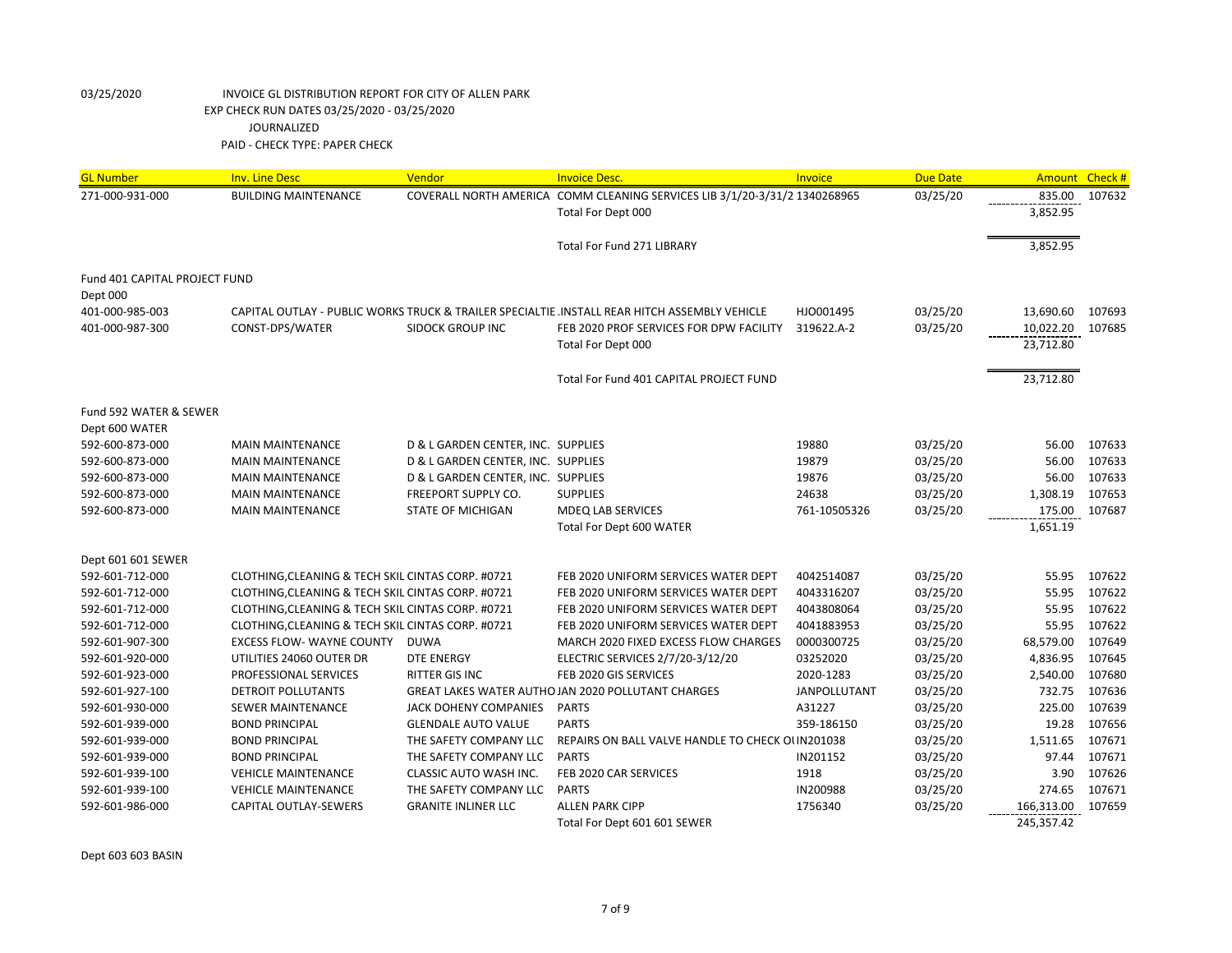| <b>GL Number</b>                    | <b>Inv. Line Desc</b>                       | Vendor                     | <b>Invoice Desc.</b>                                                                                | Invoice        | <b>Due Date</b> | Amount Check # |        |
|-------------------------------------|---------------------------------------------|----------------------------|-----------------------------------------------------------------------------------------------------|----------------|-----------------|----------------|--------|
| 592-603-853-000                     | TELEPHONE-PUMP STN                          | <b>VERIZON WIRELESS</b>    | PUMP STN SERVICES 2/11/20-3/10/20                                                                   | 9850125953     | 03/25/20        | 242.93         | 107697 |
| 592-603-920-000                     | UTILITIES-14500 MORAN BG-2182 CONSTELLATION |                            | FEB 2020 GAS SERVICES BG-218252                                                                     | 2846067        | 03/25/20        | 669.83         | 107628 |
| 592-603-920-000                     | UTILITIES-14500 MORAN APT#2-B CONSTELLATION |                            | FEB 2020 GAS SERVICES BG-218251                                                                     | 2846064        | 03/25/20        | 0.00           | 107628 |
| 592-603-920-000                     | UTILITIES 1840 DIX RD                       | DTE ENERGY                 | ELECTRIC SERVICES 2/7/20-3/12/20                                                                    | 03252020       | 03/25/20        | 888.95         | 107645 |
| 592-603-934-000                     | <b>EQUIPMENT MAINTENANCE</b>                | <b>KENNEDY INDUSTRIES</b>  | TROUBLESHOOT BASIN PLC                                                                              | 617052         | 03/25/20        | 826.00         | 107665 |
| 592-603-939-000                     | <b>VEHICLE MAINTENANCE</b>                  | <b>GLENDALE AUTO VALUE</b> | <b>PARTS</b>                                                                                        | 359-185860     | 03/25/20        | 66.89          | 107656 |
|                                     |                                             |                            | Total For Dept 603 603 BASIN                                                                        |                |                 | 2,694.60       |        |
| Dept 604 ADMINISTRATION/DEBT        |                                             |                            |                                                                                                     |                |                 |                |        |
| 592-604-722-100                     |                                             |                            | RETIREMENT CONTRIBUTION - W& PNC BANK NATIONAL ASSOC- MARCH 2020 MONTHLY PENSION PAYMENT MARCH 2020 |                | 03/25/20        | 6,978.00       | 107677 |
| 592-604-820-000                     | ENGINEERING                                 | <b>BUCCILLI GROUP, LLC</b> | INSPECTION SERVICES SANITARY DIG UP 2/24-13863                                                      |                | 03/25/20        | 1,944.00       | 107617 |
| 592-604-820-000                     | ENGINEERING                                 | <b>C.E. RAINES COMPANY</b> | JOB AP-81 EVAL OF WET WEATHER SANITARY ! 16685                                                      |                | 03/25/20        | 150.00         | 107619 |
| 592-604-820-000                     | ENGINEERING                                 | <b>C.E. RAINES COMPANY</b> | JOB-AP138 SURVEY SERVICES 2019 O&M REPO 16693                                                       |                | 03/25/20        | 324.00         | 107619 |
| 592-604-820-000                     | ENGINEERING                                 | <b>C.E. RAINES COMPANY</b> | JOB AP-98 SURVEY SERVICES PROPOSED DPW '16687                                                       |                | 03/25/20        | 1,076.47       | 107619 |
| 592-604-820-000                     | ENGINEERING                                 | <b>C.E. RAINES COMPANY</b> | JOB AP-123 SURVEY SERVICES LAURENCE ST LII 16688                                                    |                | 03/25/20        | 2,000.00       | 107619 |
| 592-604-820-000                     | ENGINEERING                                 | <b>C.E. RAINES COMPANY</b> | JOB AP-126 SURVEY SERVICES NEW BOILER & F16689                                                      |                | 03/25/20        | 200.00         | 107619 |
| 592-604-820-000                     | ENGINEERING                                 | <b>C.E. RAINES COMPANY</b> | JOB AP-127 SURVEY SERVICES RESIDENTIAL W/16690                                                      |                | 03/25/20        | 1,059.00       | 107619 |
| 592-604-820-000                     | ENGINEERING                                 | <b>C.E. RAINES COMPANY</b> | JOB AP-56 SURVEY SERV GLWA WASTEWATER 16684                                                         |                | 03/25/20        | 800.00         | 107619 |
| 592-604-820-000                     | ENGINEERING                                 | <b>C.E. RAINES COMPANY</b> | JOB AP-17 SURVEY SERVICES NPDES MS4 PERN 16683                                                      |                | 03/25/20        | 700.00         | 107619 |
| 592-604-820-000                     | ENGINEERING                                 | <b>C.E. RAINES COMPANY</b> | JOB AP-83 SURVEY SERV DISTRICT 1 TUNNEL PI16686                                                     |                | 03/25/20        | 250.00         | 107619 |
|                                     |                                             |                            | Total For Dept 604 ADMINISTRATION/DEBT                                                              |                |                 | 15,481.47      |        |
|                                     |                                             |                            | Total For Fund 592 WATER & SEWER                                                                    |                |                 | 265,184.68     |        |
| Fund 701 TRUST AND AGENCY           |                                             |                            |                                                                                                     |                |                 |                |        |
| Dept 000                            |                                             |                            |                                                                                                     |                |                 |                |        |
| 701-000-242-000                     | <b>CITY FESTIVITIES ESCROW</b>              | <b>CITY OF WYANDOTTE</b>   | SHOWMOBILE RENTAL FOR 2020 ST FAIR                                                                  | 2020 ST FAIR   | 03/25/20        | 1,550.00       | 107625 |
| 701-000-242-000                     | <b>CITY FESTIVITIES ESCROW</b>              | SPECTRUM                   | <b>SUPPLIES FOR PARKS &amp; REC</b>                                                                 | 0185702-IN     | 03/25/20        | 8,844.00       | 107686 |
|                                     |                                             |                            | Total For Dept 000                                                                                  |                |                 | 10,394.00      |        |
|                                     |                                             |                            | Total For Fund 701 TRUST AND AGENCY                                                                 |                |                 | 10,394.00      |        |
| Fund 703 SCHOOL AND COUNTY TAX FUND |                                             |                            |                                                                                                     |                |                 |                |        |
| Dept 000                            |                                             |                            |                                                                                                     |                |                 |                |        |
| 703-000-275-000                     | <b>REFUNDABLE TAXES</b>                     | MOHR, FRANK                | 2019 Win Tax Refund 30 014 02 0256 000                                                              | 30014020256000 | 03/25/20        | 43.05          | 1770   |
|                                     |                                             |                            | Total For Dept 000                                                                                  |                |                 | 43.05          |        |
|                                     |                                             |                            | Total For Fund 703 SCHOOL AND COUNTY TAX FUND                                                       |                |                 | 43.05          |        |

Fund Totals: